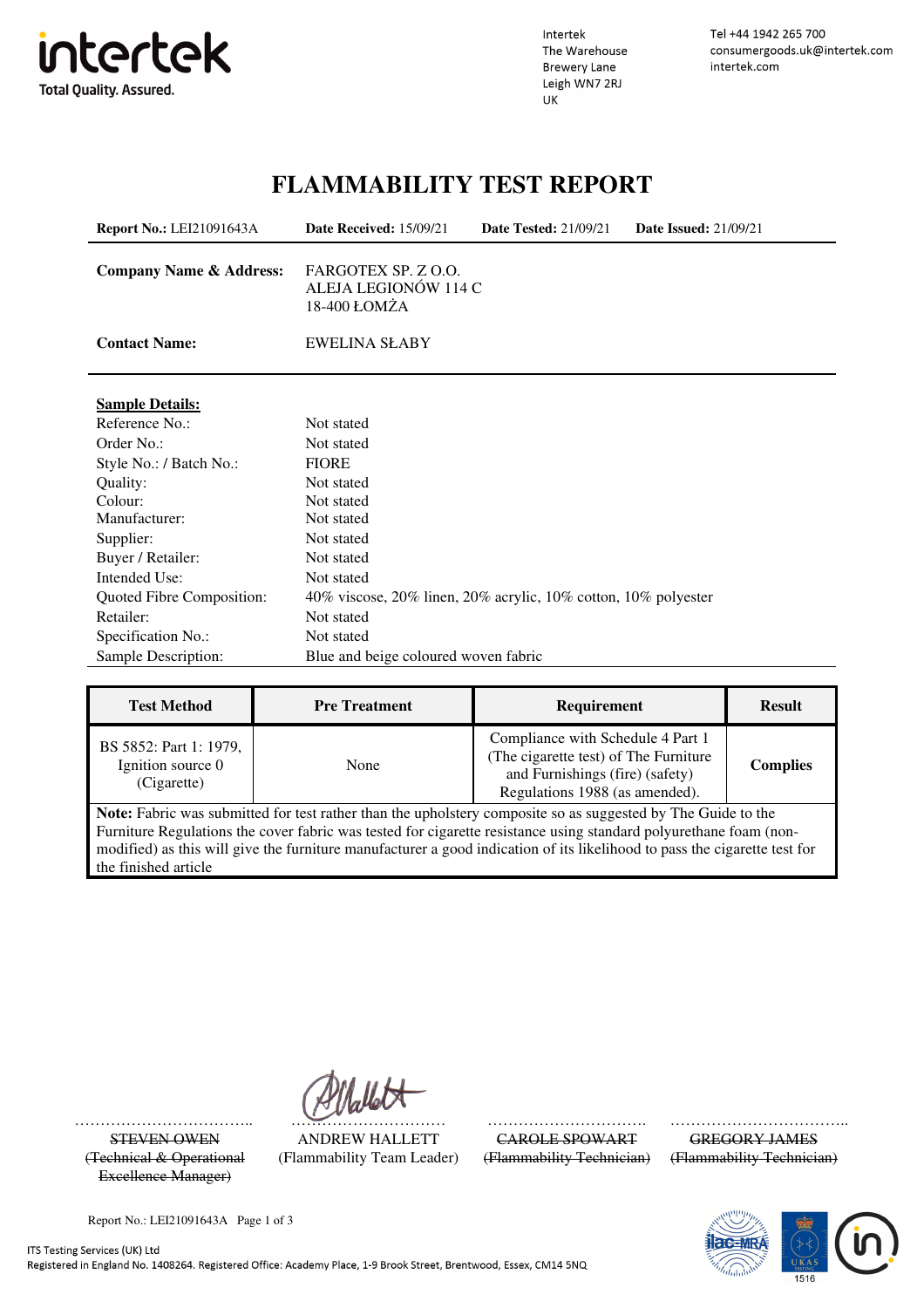

Intertek The Warehouse **Brewery Lane** Leigh WN7 2RJ UK

Tel +44 1942 265 700 consumergoods.uk@intertek.com intertek.com

## **FLAMMABILITY TEST REPORT**

| <b>Test Specification</b>         |                                                                             |
|-----------------------------------|-----------------------------------------------------------------------------|
| Test Method:                      | BS 5852: Part 1: 1979 as modified by Schedule 4 Part 1 of the Furniture and |
|                                   | Furnishings (fire) (safety) Regulations 1988 (as amended).                  |
| Ignition Source:                  | Filterless cigarette                                                        |
| Side Tested:                      | Face                                                                        |
| <b>Uncertainty of Measurement</b> |                                                                             |

The uncertainty of measurement has been estimated to be 0.03%

| <b>Filling Specification</b> |                                                       |
|------------------------------|-------------------------------------------------------|
| Filling Type:                | Polyurethane foam                                     |
| Supplier / Grade:            | Carpenter / RP21130 Unmodified                        |
| Size:                        | $450 X 300 X 75mm$ (back) & $450 X 150 X 75mm$ (seat) |
| Density / Hardness:          | 20-22 kg/m <sup>3</sup> / Type B, 130N                |
|                              |                                                       |

#### **Pre-treatment / Durability procedure**

None

#### **Conditioning**

| Prior to testing:   | At least 72 hours in ambient indoor conditions, then at least 16 hours in an                |
|---------------------|---------------------------------------------------------------------------------------------|
|                     | atmosphere having a temperature of $20\pm5\degree$ C and a relative humidity of $50\pm20\%$ |
| At Time of Testing: | Temperature between 15 °C & 30 °C. Relative humidity between 20% & 70%                      |

#### **Test Results**

*"The following test results relate only to the ignitability of the combinations of materials under the particular conditions of test; they are not intended as a means of assessing the full potential fire hazard of the materials in use."*

| Ignition source $0$ (Test 1): | The cigarette burnt out within 29 minutes, there was no flaming or progressive |
|-------------------------------|--------------------------------------------------------------------------------|
|                               | smouldering. (Pass)                                                            |
| Ignition source $0$ (Test 2): | The cigarette burnt out within 30 minutes, there was no flaming or progressive |
|                               | smouldering. (Pass)                                                            |

#### **Conclusion**

The material tested meets the requirements of Schedule 4 Part 1 (The cigarette test) of The Furniture and Furnishings (fire) (safety) Regulations 1988 (as amended). **PASS.**